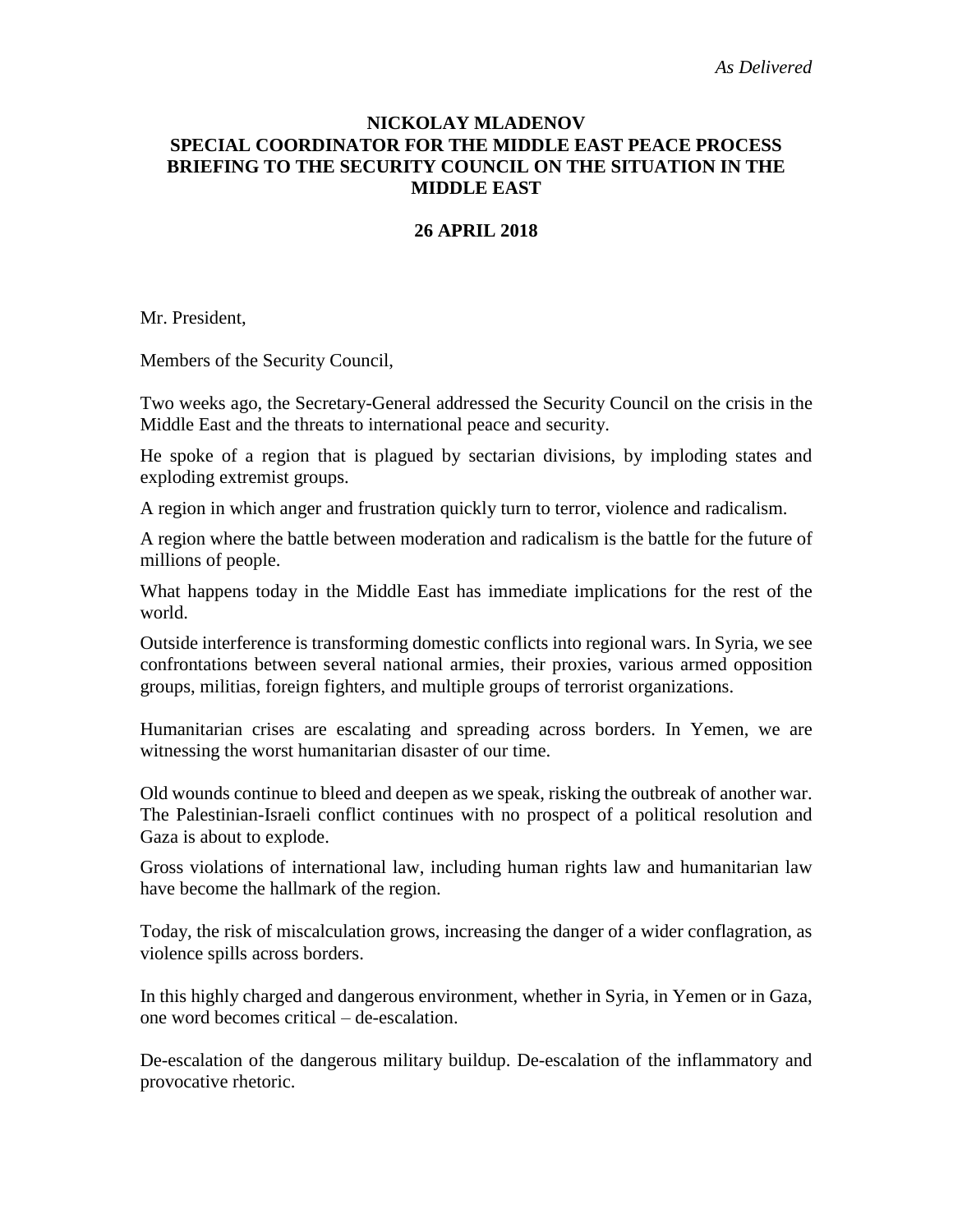Everyone in the Middle East needs to step back from the brink.

There is no military solution to the conflicts of the region.

Mr. President,

Among these complex conditions, my counterparts in the region and I regularly emphasize in our briefings to this Council the rapidly shifting regional dynamics. The United Nations is working tirelessly to prevent further deterioration, while supporting national political processes region-wide.

We in the field need the international community to continue supporting multilateral mechanisms promoting security, stability and development in the region. We see the need for more multilateralism that blends the humanitarian and developmental interventions with preventive diplomacy and crisis management.

As stated by the Secretary-General, the changing nature of conflict means prevention should be at the centre of our efforts.

It is most certainly needed when dealing with the Palestinian-Israeli conflict. Although the urgency of the grave situation in Syria, Yemen and elsewhere has understandably focused international attention, Palestine remains a central part of the regional quagmire.

Until the occupation ends and a two-state solution is achieved through meaningful negotiations based on relevant UN resolutions, the conflict will remain one of the key drivers of extremism and a persistent threat to regional security.

Mr. President,

Gaza is coming apart as we speak under the pressure of an explosive combination of negative humanitarian, security and political factors.

If another conflict between Hamas and Israel were to erupt, this would have devastating consequences for Palestinians in Gaza. It could undermine the relative stability of the West Bank and have repercussions for Israel and the region as well. I say this with a heavy heart and in the hope that all of us will do our utmost, in the spirit of preventive diplomacy.

For the last four weeks, tens of thousands of Palestinians in Gaza have converged on the border with Israel in the context of the "Great March of Return" protests. Demonstrations are expected to continue and culminate around the  $15<sup>th</sup>$  of May and could spread to the West Bank and beyond.

Since March 30<sup>th</sup>, during these demonstrations, 35 Palestinians have been killed and large numbers have been injured by Israeli security forces. No Israeli casualties have been reported.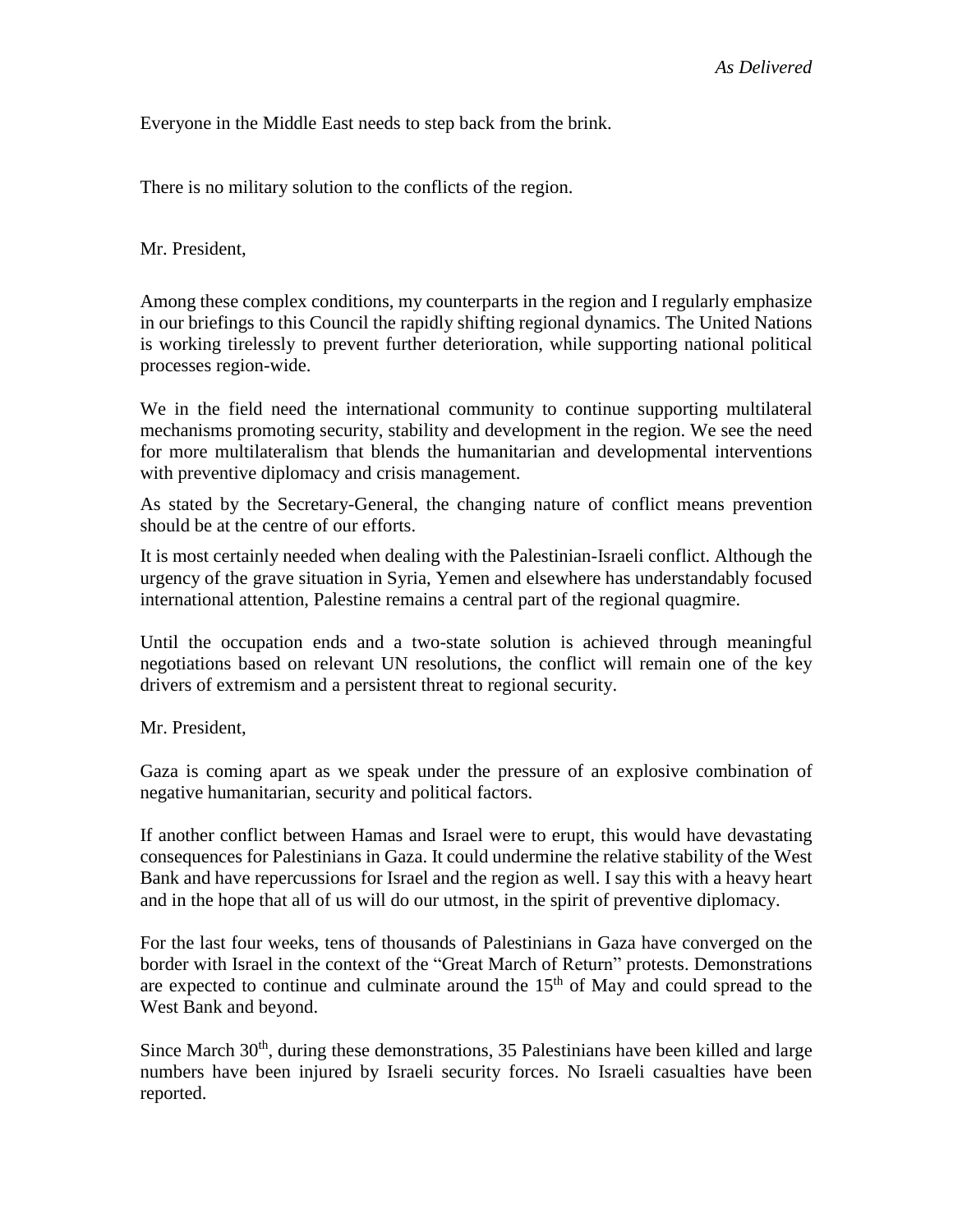There has also been an increasing number of dangerous incidents at the fence, including the planting of improvised explosive devices - at least one of which has detonated - the throwing of Molotov cocktails and attempts to breach the fence. Israel has accused Hamas, Islamic Jihad and other militants of using the protests, women, children and the elderly, as a cover to infiltrate into Israel and to commit terrorist attacks.

As these protests continue, tension and the potential for serious incidents and further casualties will increase.

I have engaged in an intense effort with all sides to reduce risks of friction and welcome the efforts, particularly of Egypt, and others to the same effect.

Israel must calibrate its use of force and minimize the use of live fire. Lethal force should be used only as a last resort.

Hamas and the leaders of the demonstrations must keep protestors away from the Gaza fence and prevent all violent actions and provocations.

The Secretary-General has been vocal in reiterating these messages and calling for restraint has he has repeatedly called for all incidents to be investigated.

Children, who should be particularly protected, are at grave risk. Sadly, to date, we have witnessed at least four who have been shot dead by Israeli live fire.

I take this opportunity to reiterate Mr. President, in the strongest possible terms, that civilians, particularly children, must not be intentionally put in danger or targeted in any way.

Everyone must ensure that civilians are able to exercise their right to demonstrate peacefully.

I welcome recent reports that the Israeli Defence Forces have established a team to examine the use of force during the current protests, including all incidents of fatal shooting, and reiterate the importance of conducting a proper independent investigation for results to be credible.

# Mr. President,

In other incidents, two Hamas militants were shot dead, on March  $30<sup>th</sup>$ , in an exchange of fire near Gaza's fence and five rockets and mortars were fired towards Israel in the last month. On 12 April, one person was killed by an Israeli airstrike after a group of Palestinian militants targeted an Israeli aircraft with machine gun fire. At least three additional militants were killed by ISF in separate incidents. And on 15 April, Israel announced it had sealed the fifth Hamas tunnel in the past six months leading from Gaza into its territory.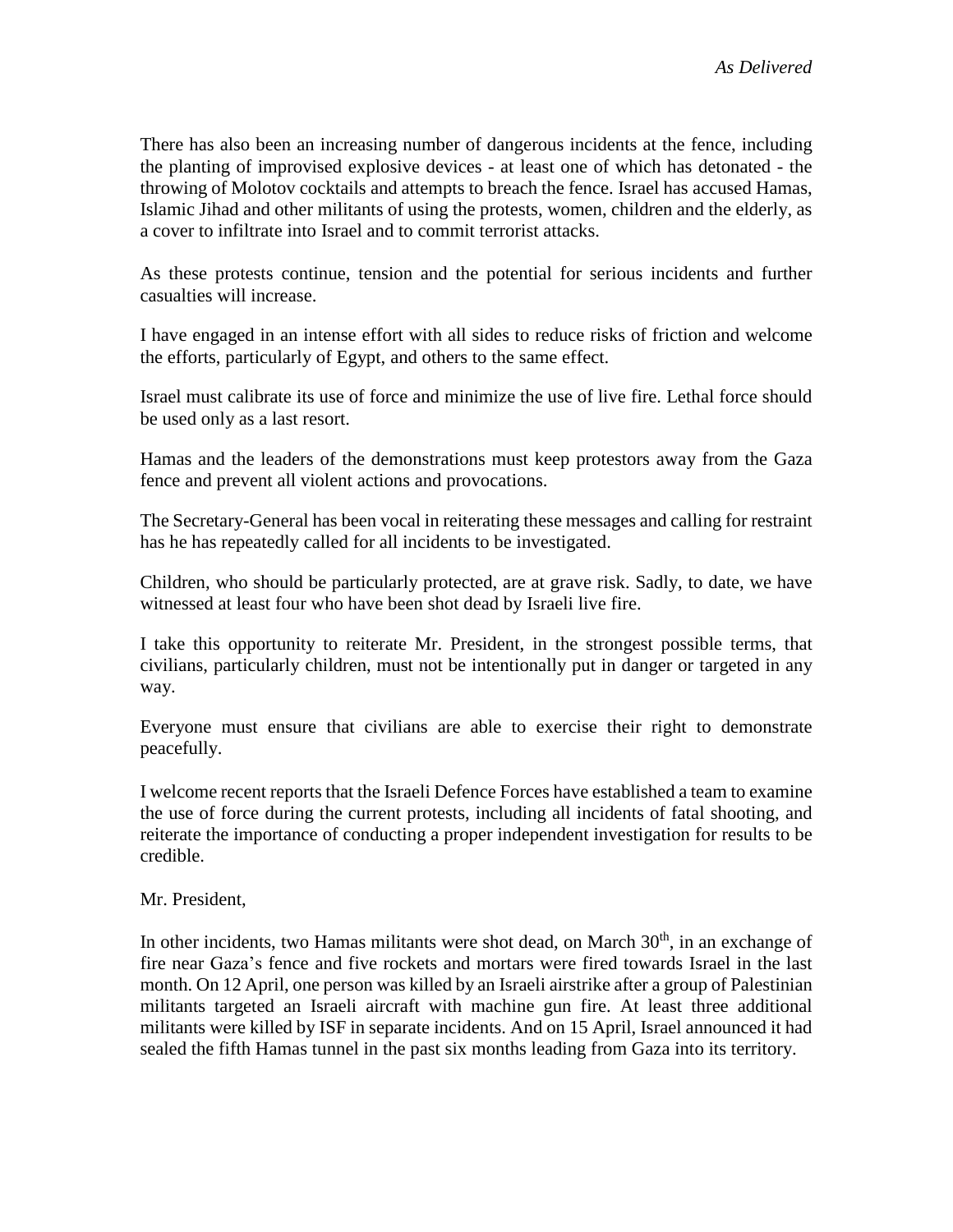The Israeli Security Forces also foiled an attempt in the West Bank to smuggle ten pipe bombs that were reportedly intended for an attack on Israel's Independence Day.

I have said repeatedly, all militant activity in Gaza, including the digging of tunnels and the firing of rockets, must cease. It threatens the lives of Israelis and Palestinians alike, increases the risk of a new escalation of hostilities, undermines calls for lifting the closures, and ultimately damages the prospects for peace. I call on all member states to join the United Nations in condemning such actions.

Mr. President,

On top of the security risks escalating in Gaza, the humanitarian situation continues to rapidly deteriorate. Starting in March of last year, and without prior notice, the Palestinian Authority reduced salary benefits of thousands of public sector employees in the Strip by over 30 per cent.

One year later, in March 2018 it suspended the payment of salaries to some 20,000 civil servants in Gaza.

The impact of this decision is devastating.

Gaza's already faltering public service will move further towards a total collapse. Hospitals and clinics, schools, water and wastewater treatment facilities, garbage collection, transportation and other critical services will be critically impacted.

I have engaged with the Palestinian government on the destructive impact of such decisions that pressure ordinary families who are already struggling to make ends meet.

This is why I call on the Palestinian Authority to resume payment for public sector salaries in Gaza without delay.

We must immediately deal with the humanitarian crisis that is unfolding.

Israel must relax movement and access restrictions on Gaza to enable the economy to recover, with due consideration of its legitimate security concerns. In this context, I take note of the decision to increase the fishing zone from six to nine nautical miles and urge that the zone be extended further and on a permanent basis. I also note our continued engagement with Israel and the Palestinian Authority on the Gaza Reconstruction Mechanism.

I want to assure the Council that the United Nations is working intensely with partners to prioritise energy and water initiatives discussed in the AHLC format, as well as in our donor meetings in Cairo and Washington. The long-term goal of increasing energy supply must be pursued alongside immediate and short-term projects in the Gaza Strip.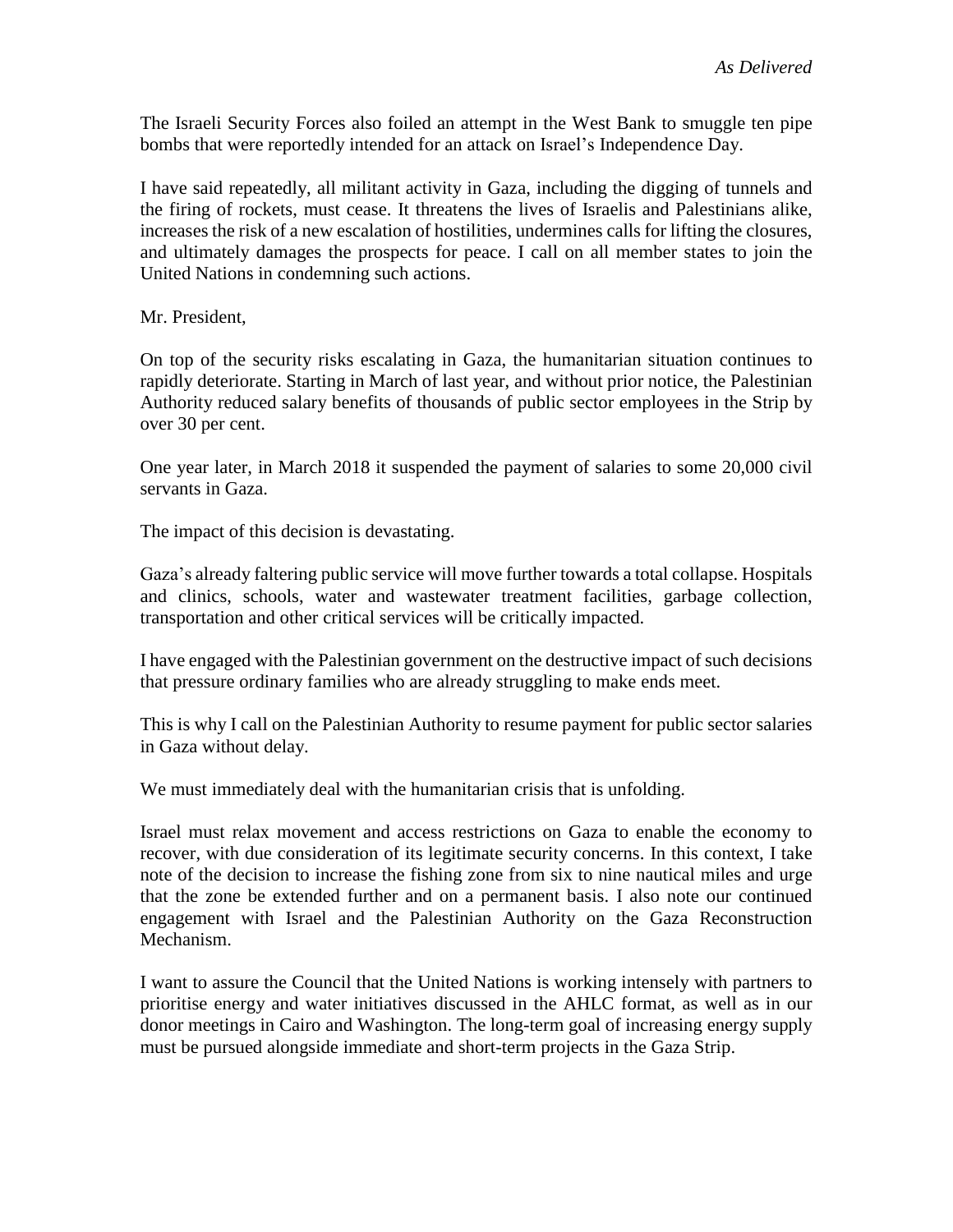I urge all stakeholders to support the USD 540 million UN humanitarian appeal for 2018, 75 per cent of which targets the most pressing humanitarian needs in Gaza.

Mr. President,

Compounding the deteriorating humanitarian and security situation in Gaza are the stalled efforts to restore Palestinian Authority control over the Strip. Despite the best efforts of Egypt the implementation of the Cairo Agreement has come to a halt.

I again urge all Palestinian factions to engage with Egypt and redouble their efforts to enable the legitimate Palestinian Authority to be fully empowered in Gaza.

#### Mr. President,

The combination of the security, development and humanitarian deterioration that we see in Gaza, coupled with the political impasse, make the Strip a powder keg.

Notwithstanding the tragic developments in the rest of the region, we must do everything possible to prevent another war in Gaza.

It is imperative that the international community and the Security Council support the efforts of the United Nations and key stakeholders to address the security, humanitarian and political challenges that I have outlined.

The tragic events in Gaza have reinforced the growing risks of implosion and explosion, with potentially grave consequences elsewhere in the region. Palestine refugee camps in the occupied Palestinian territory, in Lebanon, in Jordan and in Syria are highly vulnerable.

In this context, the situation of UNRWA is particularly worrying. Even with the welcome pledges of some USD 100 million last month in Rome, the recent USD 50 million pledged by Saudi Arabia, United Arab Emirates respectively, and the USD 10 million contribution just announced by Japan, operations of UNRWA are funded only into the summer.

Shutting down or reducing services at this critical time would further destabilize the region.

The ability of half a million Palestinian refugee students across the Middle East to start the new school year, must be protected.

Just in Gaza, UNRWA serves as a lifeline for more than one million people, half of the population, who are at risk of losing access to health services, education and food. Without those services, we should anticipate a dramatic increase in social unrest, poverty, hunger, and psychosocial problems to the population. Not just in Gaza, but across the region.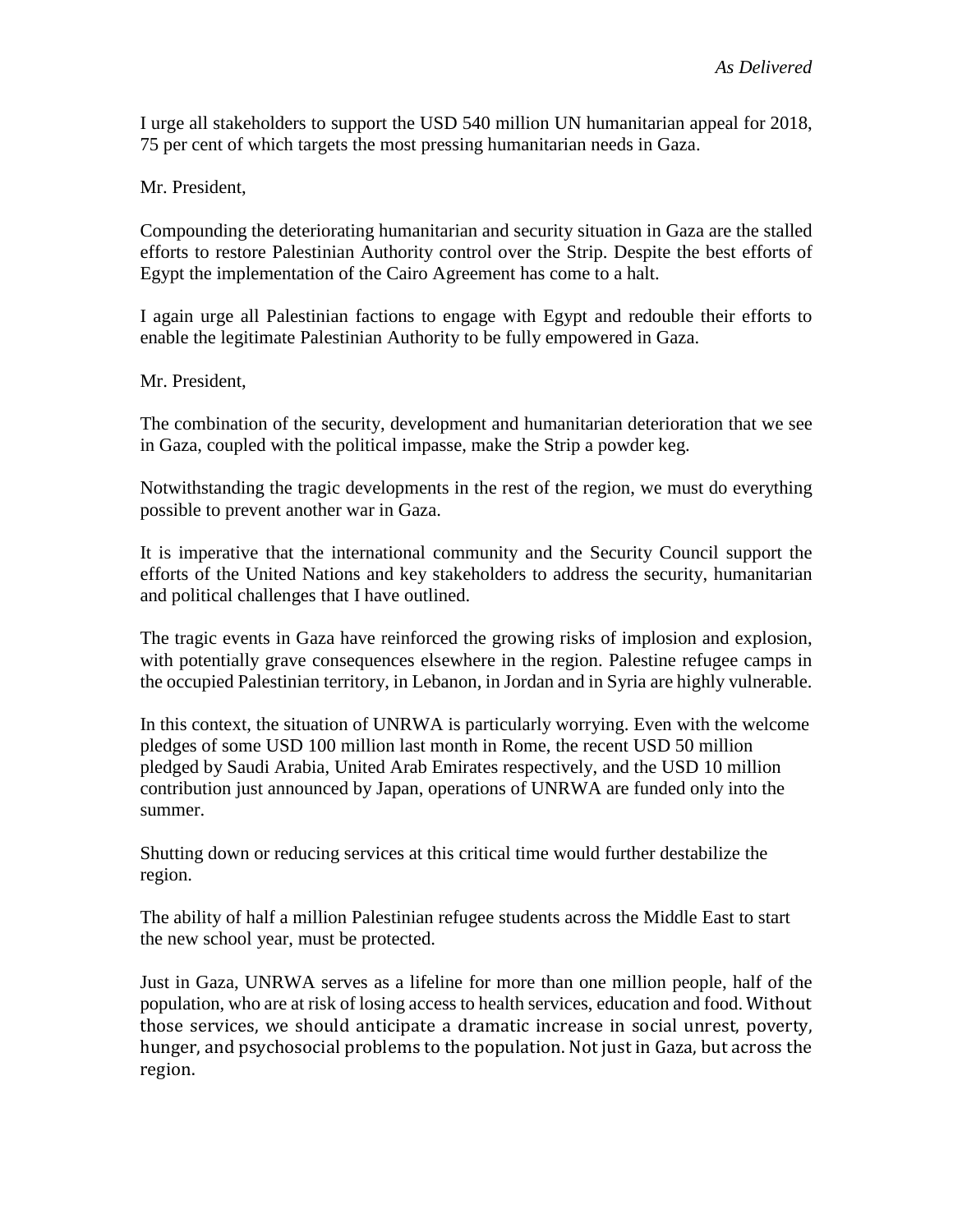I again appeal to Member States to ensure funding for UNRWA.

### Mr. President,

Turning briefly to the occupied West Bank, including East Jerusalem, there have been no settlement plans approved or tenders issued in the reporting period. Settlement construction and the demolition of Palestinian-owned structures in Area C has however continued.

The United Nations considers all settlement activities illegal under international law and an obstacle to peace.

According to OCHA in Area C of the West Bank, 35 structures were demolished, including a school in the Hebron community of Khirbet Zanuta. The only school of the al-Muntar Bedouin community is also at risk of being demolished.

Meanwhile, attacks against Palestinians and vandalism of property are also increasing. On 13 April, a mosque in the West Bank was badly damaged in an apparent hate crime and arson attack.

Mr. President,

Turning to Lebanon, let me note that preparations for the first parliamentary elections in nearly a decade continued on track. The United Nations in Lebanon is engaging with stakeholders to ensure that credible and inclusive elections are followed by swift government formation. This is important in order to safeguard the country's stability and sustain the positive momentum from the recent Rome II and CEDRE conferences. UNSCOL remains engaged with regional stakeholders to defuse tensions and prevent the risk of conflict spilling over including into Lebanon.

The situation in South Lebanon and along the Blue Line remains calm but tense. Israel proceeded with construction south of the Blue Line in several locations outside of the Lebanese "reservation" areas. Tension increased on the  $8<sup>th</sup>$  and  $12<sup>th</sup>$  April with Lebanese demonstrations north of the Blue Line in the vicinity of the works. UNIFIL maintained close liaison with the parties including at the tripartite level to prevent misunderstandings and miscalculations.

#### Mr. President,

I would like to close with a few words on Gaza, the peace process and their regional impact.

What is happening today in Gaza is an injustice that no man, woman or child should have to endure: the deplorable living conditions; the consequences of the continued, suffocating closures, the control by Hamas; and the mounting risk that Gaza could trigger a new conflict builging up.